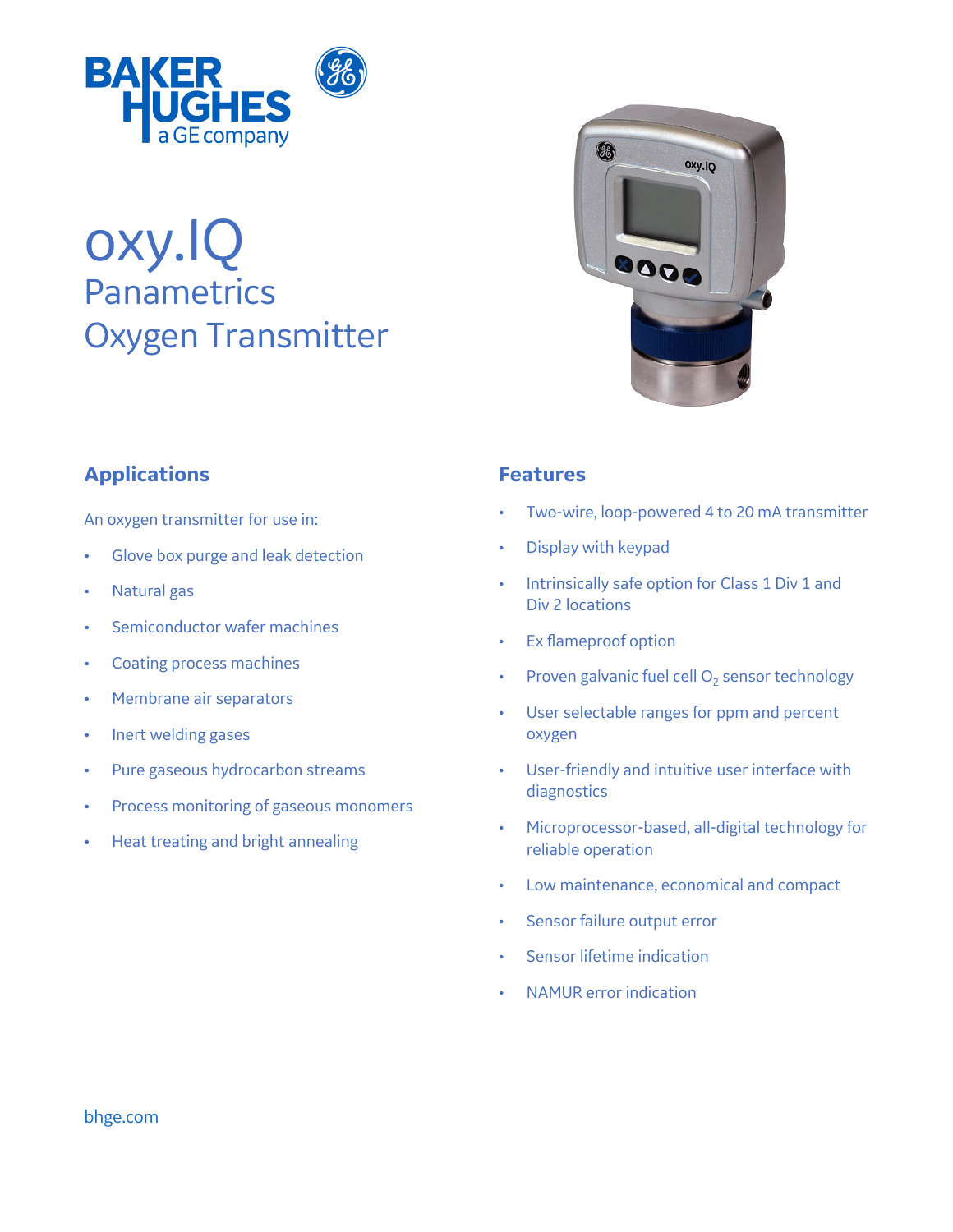## **Panametrics Oxygen Transmitter**

The oxy.IQ is a highly reliable and cost-effective two-wire, loop-powered transmitter with a linearized 4 to 20 mA output. It measures oxygen in ten ppm ranges and seven percentage ranges. All ranges are userselectable. This compact transmitter uses proven sensor technology to accurately measure  $O<sub>2</sub>$  in a variety of gases, even in hazardous environments.

## **Proven Sensor Technology**

The oxy.IQ's oxygen sensor is an advanced galvanic fuel cell that provides superior performance, accuracy, stability and long life. The cell's innovative design eliminates the potential for negative signal output, reduces sources of contamination.

The cell is unaffected by other background gases or hydrocarbons and is compatible with acid gases (OX-2 and OX-4 cells). Recovery from air at low ppm levels takes just a few minutes. Because the cell is self-contained, minimal maintenance is required. There is no electrolyte to change or electrodes to clean.

## **Intrinsically Safe**

When equipped with optional zener barriers or a galvanic isolator, the oxy.IQ can be mounted in a hazardous (classified) location.



*Advanced Galvanic Fuel Cell Sensor*

## **Control at the Tip of a Finger**

The rugged oxy.IQ is controlled by a microprocessor that enables the user to select the range, trim outputs and perform calibration. Improved user interface includes user-selectable and programmable ranges, sensor diagnostics including a sensor lifetime feature and sensor raw signal, low reading/sensor failure signal and temperature compensation. Programming is easily done using the keypad and display. These keypad buttons allow complete functionality in hazardous areas when equipped with a zener barrier or a galvanic isolator per drawing 752-347.

## **Installation Flexibility**

The compact oxy.IQ, with its built-in microprocessor, is designed to fit easily into any installation site. The oxy.IQ can be installed right at the sampling point, whereas other transmitters must be rack or panel mounted.

### **Sample Systems**

In addition to standard features and options, GE offers a full line of sample handling systems for a variety of applications. If needed, GE can design and build a sample conditioning system to meet unique application requirements. Please contact GE for details.

### **Oxygen Sensor Interference Gases**

| Gas             | $OX-1$ and $OX-$ | OX-2,        | OX-3, %<br>Int. (1)<br>Cont. |       | <b>OX-4%</b><br>Cont.<br>Int. |      |
|-----------------|------------------|--------------|------------------------------|-------|-------------------------------|------|
|                 | 5, ppm Cont.     | ppm<br>Cont. |                              |       |                               |      |
| $H_{2}S$        | <5 ppm           | $<$ 10 ppm   | 0.0005%                      | 0.01% | 0.001%                        | 0.1% |
| SO <sub>z</sub> | $<$ 10 ppm       | $<$ 10 ppm   | 0.01%                        | 0.1%  | 0.01%                         | 0.1% |
| SO <sub>2</sub> | $<$ 10 ppm       | (3)          | 0.01%                        | 0.1%  | (3)                           | (3)  |
| HCI             | <1000 ppm        | (3)          | 0.1%                         | 1.0%  | (3)                           | (3)  |
| <b>HCN</b>      | $<$ 1000 ppm     | (3)          | 0.1%                         | 1.0%  | (3)                           | (3)  |
| CO <sub>2</sub> | <1000 ppm        | (3)          | 0.1%                         | 20%   | (3)                           | (3)  |
| NO <sub>2</sub> | (2)              | (2)          | (2)                          | (2)   | (2)                           | (2)  |
| CL,             | (2)              | (2)          | (2)                          | (2)   | (2)                           | (2)  |

*Cont. = Continuous, Int. = Intermittent*

*(1) Recommended maximum exposure 30 minutes followed by flushing with ambient air for equal period*

*(2) Minimal effect on sensor performance, but produces signal interference of 1:2 ratio, ppm levels only. For example, 100 ppm NO2 looks like 200 ppm O2*

*(3) Minimal effect on sensor performance*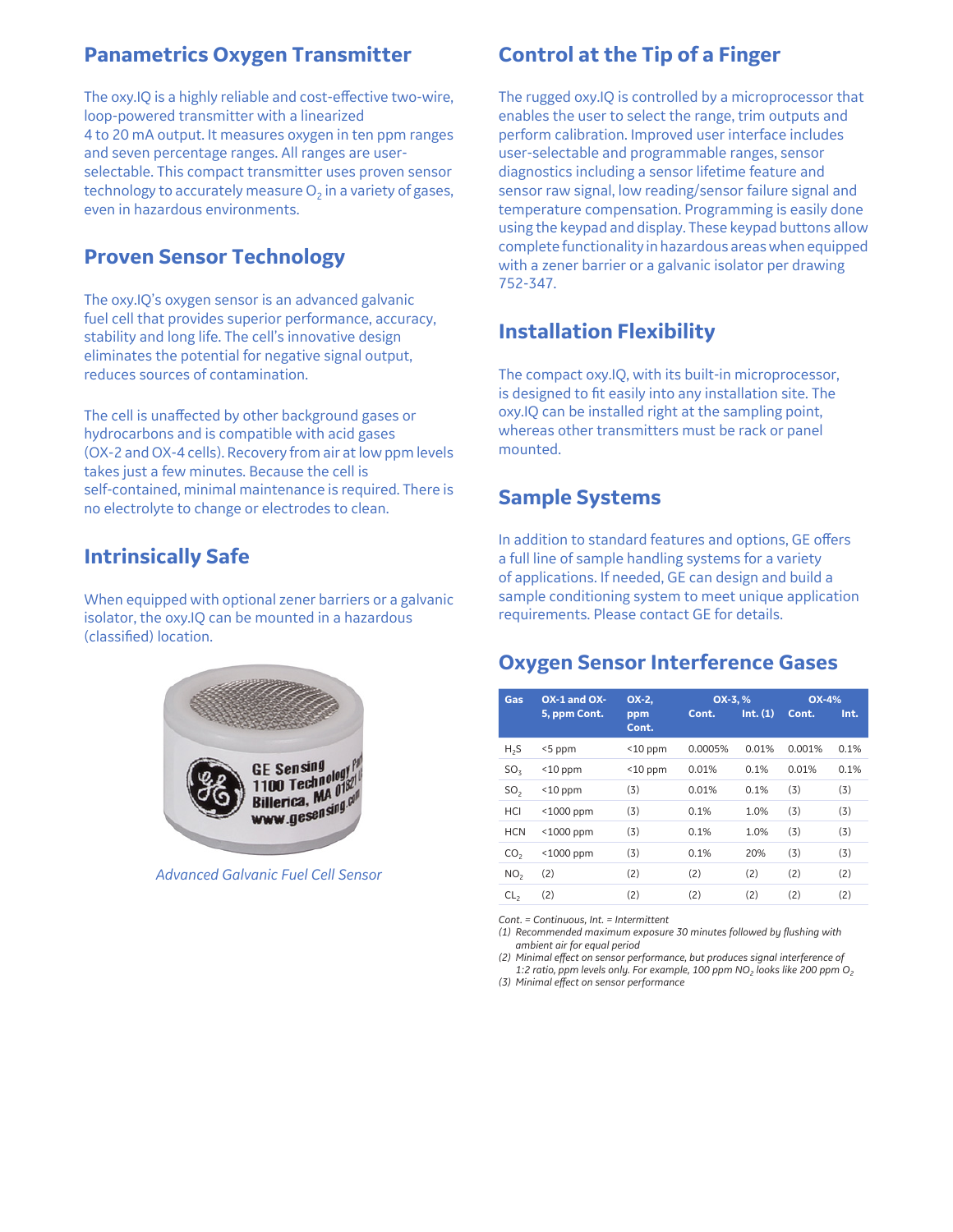## oxy.IQ Specifications

## **Intrinsically Safe (IS) Installation**

Intrinsically safe installations require a zener barrier, one IS cable and one non-IS cable.

#### **Power Requirements**

24 to 28 VDC at 50 mA

### **Cable**

• *PN 704-1318:* blue jacket, twisted pair with connector; 26 AWG; 2 or 10 m length

### **Output**

Total load must equal 250  $\Omega$  ±5% when using zener barrier

## **General Purpose and Non-Incendive (Div 2) Installations**

Standard option package or IS package, no Zener barrier or galvanic isolator is required.

#### **Power Requirements**

9 to 28 VDC loop powered, 0.7 W maximum

#### **Cable**

• *PN 704-1317:* black jacket, twisted pair with connector; 26 AWG; 2 or 10 m length

## **All Installations**

### **Process Wetted Materials**

• SS process unit: 316 stainless steel, Viton<sup>®</sup> O-ring, gold plated sensor electrical contacts and glass

#### **User-Selectable Measurement Ranges**

- PPM sensors:
	- 0 to 10 ppm<sub>v</sub>  $O_2$  (OX-1 or OX-2 only)
	- 0 to 20 ppm<sub>v</sub>  $O_2$  (OX-1 or OX-2 only)
	- 0 to 50 ppm<sub>v</sub>  $O_2$  (OX-1 or OX-2 only)
	- 0 to 100 ppm<sub>v</sub>  $O_2$
	- 0 to 200 ppm<sub>v</sub>  $O_2$
	- 0 to 500 ppm<sub>v</sub>  $O_2$
	- 0 to 1000 ppm<sub>v</sub>  $O_2$
	- $-0$  to 2000 ppm, O<sub>2</sub>
	- 0 to 5000 ppm,  $O_2$
	- $-$  0 to 10,000 ppm<sub>v</sub> O<sub>2</sub>
- Percent sensors:
	- $-0\%$  to  $1\%$  O<sub>2</sub>
	- $-0\%$  to 2% O<sub>2</sub>
	- $-$  0% to 5% O<sub>2</sub>
	- 0% to  $10\%$  O<sub>2</sub>
	- $-0\%$  to 25% O<sub>2</sub>
	- 0% to 50%  $O_2$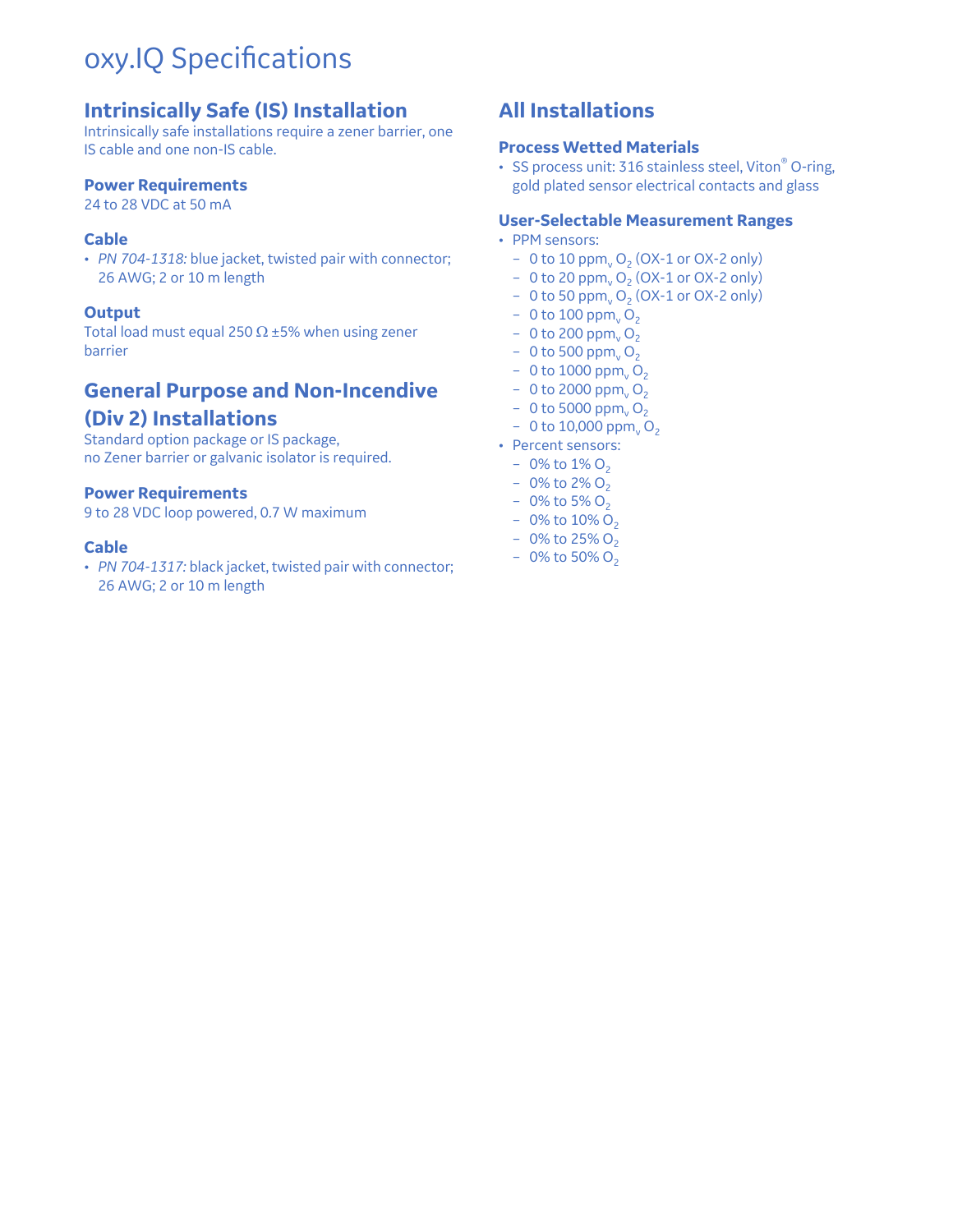## oxy.IQ Specifications

## **All Installations**

### **Accuracy**

- ±1% of range at calibration point
- ±2% of range at the calibration point for the 0 to 10 ppmv range (OX-1 or OX-2 only)

### **Repeatability**

- ±1% of range
- ±2% of Range for the 0 to 10 ppmv range (OX-1, 2 only)

### **Resolution**

±0.1% of range

### **Linearity**

±2% of range (OX-1, 2, 3, 5) ±5% of range (OX-4)

### **O<sub>2</sub> Sensor Operating Temperature**

32 to 113°F (0 to 45°C)

### **Sample Pressure**

Vented to atmosphere during operation and calibration

### **Atmospheric Pressure Effect**

±0.13% of reading per mmHg (directly proportional to absolute pressure). During calibration, pressure and flow must be kept constant.

### **Process Connection**

• 1/8 in. NPT inlet and outlet

#### **Dimensions** 4.10 x 2.75 x 2.05 in. (104.1 x 69.9 x 52.1 mm)

**Weight** 1.35 lb (612 grams)

## **Sample Flow Rate**

1.0 SCFH (500 cc/min) recommended for process units

### **Electrical Classification/Certification**

Intrinsically Safe USA/Canada IS for Class I, Div 1, Groups ABCD, T4 AEx ia IIC T4 ATEX and IECEx Ex ia IIC Ga T4 Tamb -20 to 60°C IS package, non-incendive without use of Zener barrier or galvanic isolator: • USA/Canada: Class 1, Div 2, Groups A, B, C, D; T4 • ATEX/IECEx: Ex na IIC T4

### **European Compliance**

Complies with EMC Directive 2004/108/EC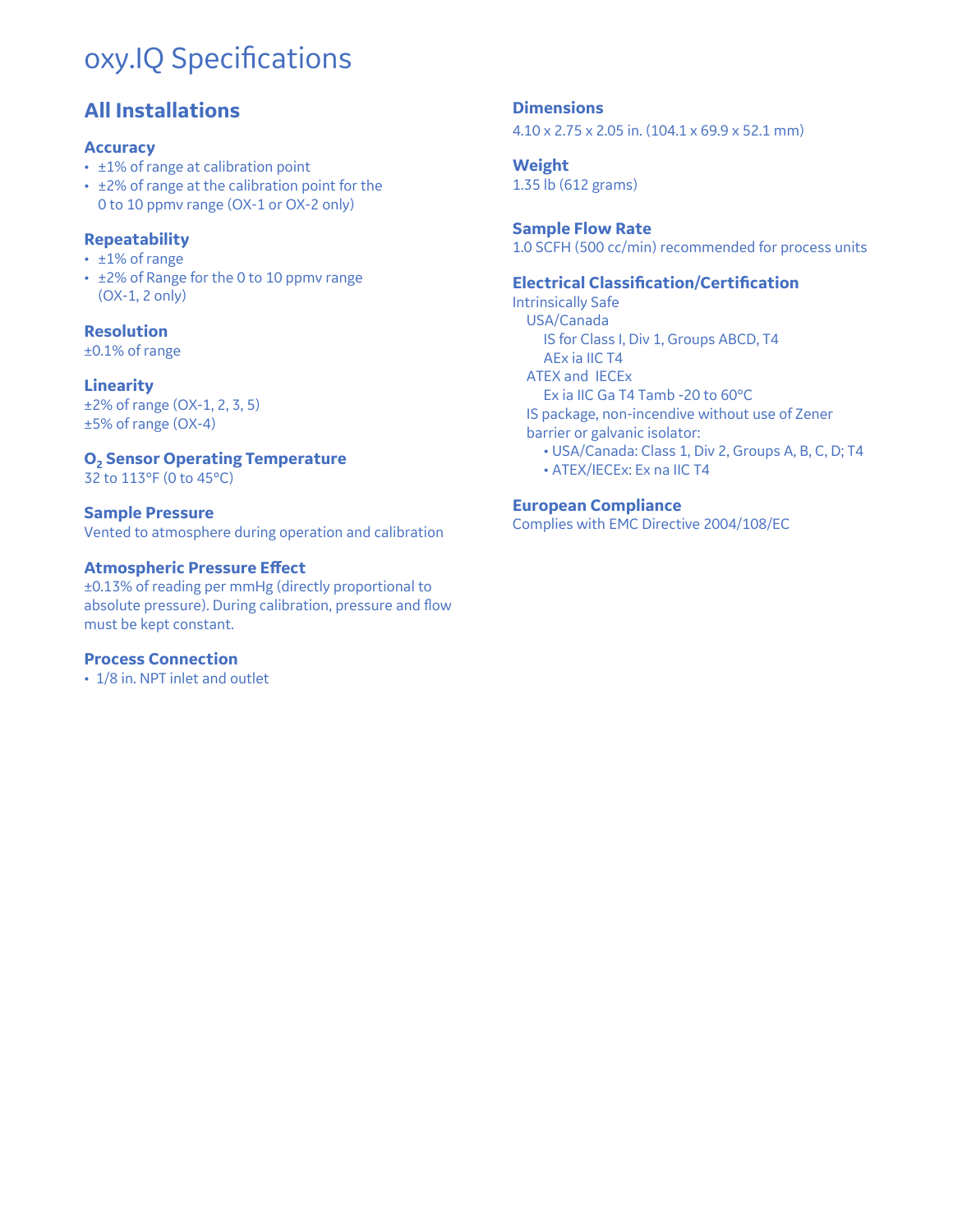## Dimensions

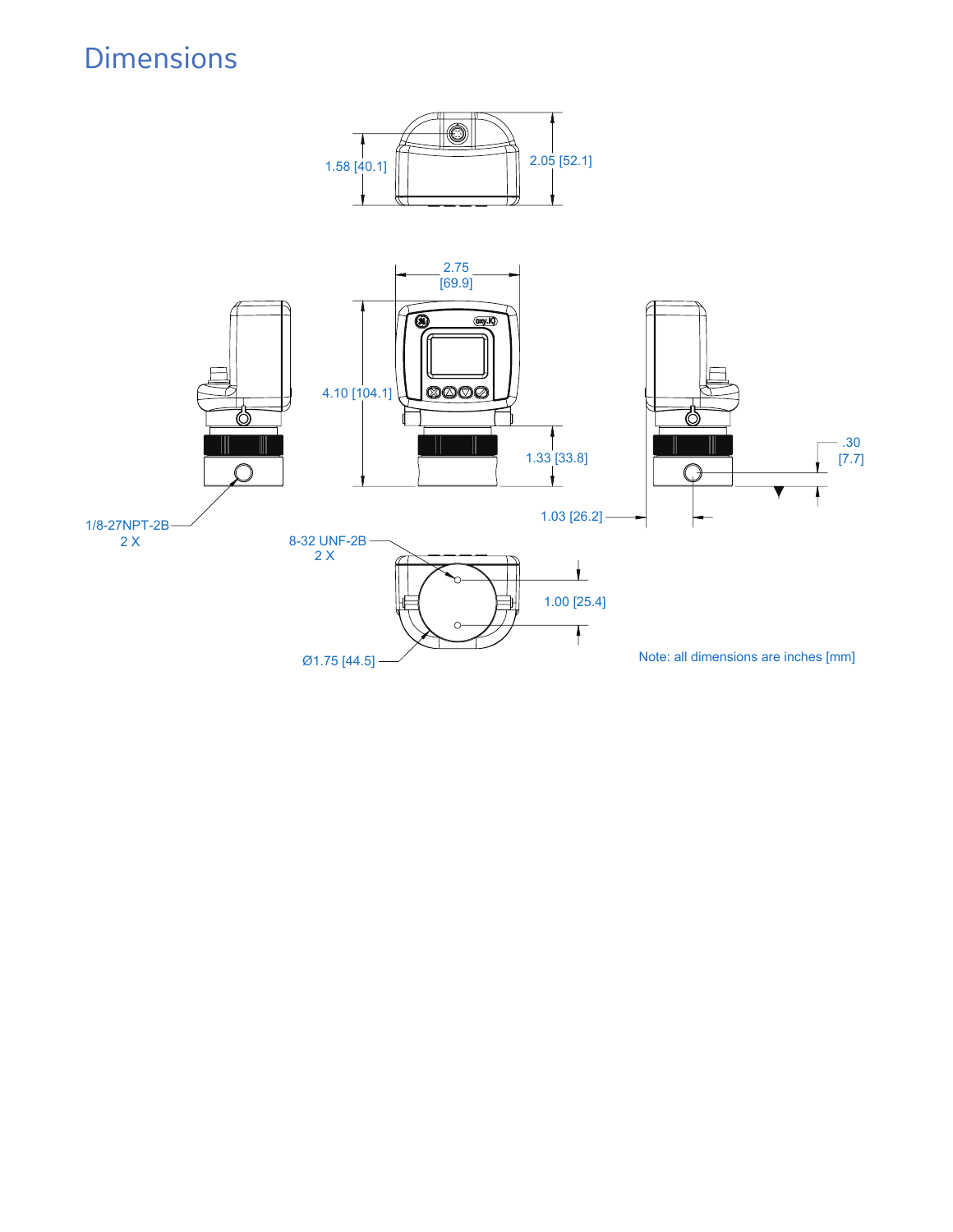## Installation Options

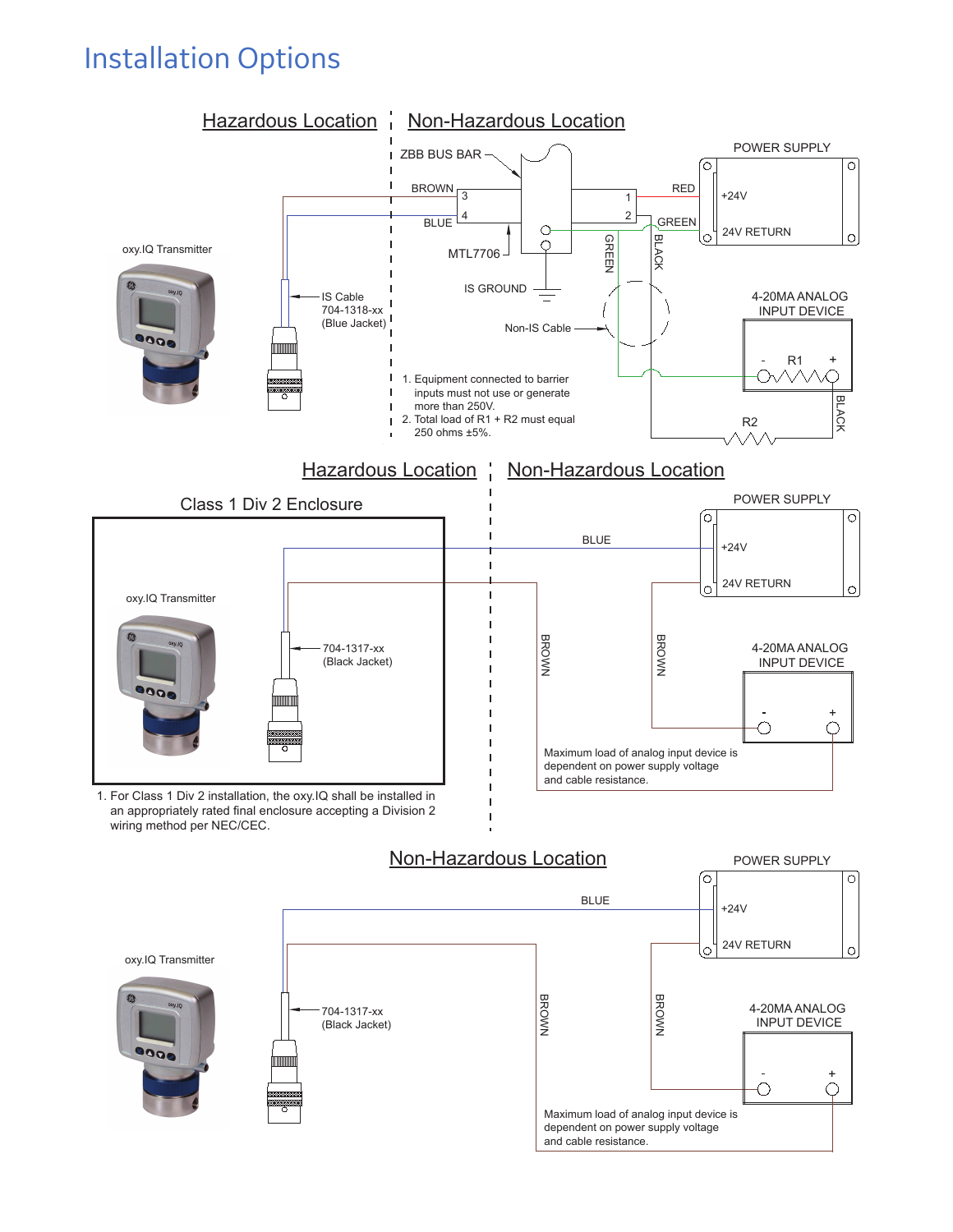## Ordering Information

### **Record selected option in blank spaces indicated at bottom of form. OXY.IQ-BCD-E Option Code A - Model Only** oxy.IQ Oxygen Transmitter; 4 to 20 mA output **B - Sensor** 0 No sensor 1 Standard ppm, 0 to 10, 20, 50, 100, 200, 500, 1000 ppm 2 Acid ppm, 0 to 10, 20, 50, 100, 200, 500, 1000 ppm 3 Standard percent sensor 4 Acid percent sensor 5 Standard ppm, 0 to 100, 200, 500 and 1000 ppm **C - Package** 1 Standard 3 Intrinsically safe (US/CAN Class 1 Div 1) or Non-incendive (US/CAN Class 1 Div 2) 4 Ex flameproof **D - Cable Length** 0 No cable 1 2 meter cable 2 10 meter cable **E - Zener Barrier** 0 None 1 Zener barrier 2 Galvanic isolator [Use this number to order product] **Note:** For Class 1 Div 1, either zener barrier or galvanic isolator must be selected. For Class 1 Div 2, no barriers needed. Please refer to dwg 752-347 for installation guidelines.